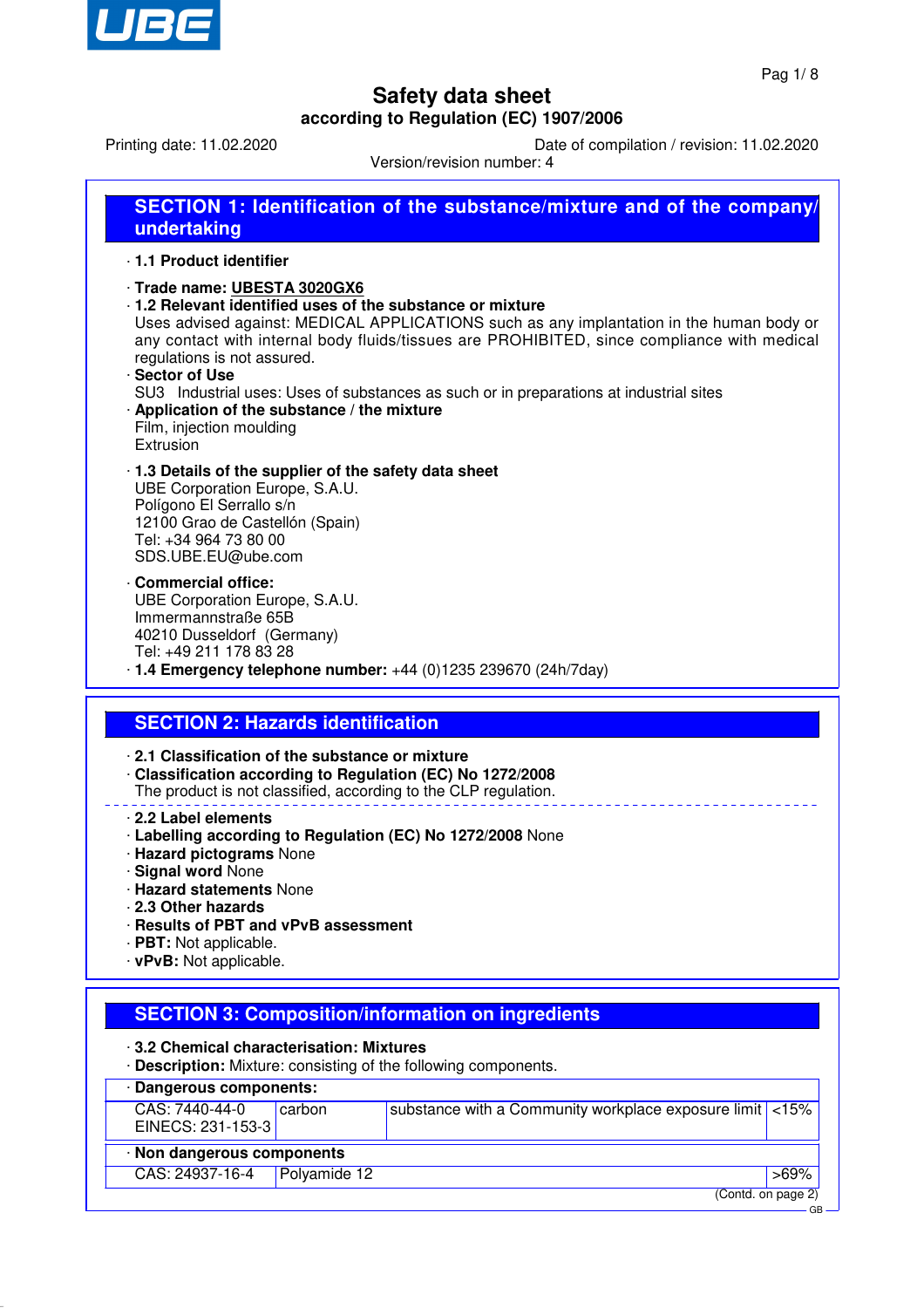

Printing date: 11.02.2020 Date of compilation / revision: 11.02.2020

Version/revision number: 4

**Trade name: UBESTA 3020GX6**

| CAS: 65997-17-3<br>EINECS: 266-046-0 | <b>Fibrous Glass</b> | :15%          |
|--------------------------------------|----------------------|---------------|
|                                      | Others               | $^{\prime}$ % |

# **SECTION 4: First aid measures**

| <u>LUTIUN 7. FIBLAIU III CASCIUS</u>                                                                         |  |
|--------------------------------------------------------------------------------------------------------------|--|
| 4.1 Description of first aid measures                                                                        |  |
| · General information:                                                                                       |  |
| Immediately remove any clothing soiled by the product.                                                       |  |
| Take affected persons out into the fresh air.                                                                |  |
| Seek medical treatment.                                                                                      |  |
| · After inhalation:                                                                                          |  |
| If exposed to vapors from heating and molding material, remove to fresh air.                                 |  |
| If symptoms, coughing and discomfort in nose and throat remain, get medical attention.                       |  |
| Molten state:                                                                                                |  |
| Supply fresh air; consult doctor in case of complaints.                                                      |  |
| · After skin contact:                                                                                        |  |
| Immediately wash with water and soap and rinse thoroughly.                                                   |  |
| If redness, itching or burning sensation develops, get medical attention.                                    |  |
| After contact with the molten product, cool rapidly with cold water.                                         |  |
| Do not pull solidified product off the skin.                                                                 |  |
| Seek medical treatment.                                                                                      |  |
| · After eye contact:                                                                                         |  |
| Immediately flush exposed area with copious amounts of water for at least 15 minutes.                        |  |
| If redness, itching or burning sensation develops, do not rub eyes and immediately get medical<br>attention. |  |
| · After swallowing:                                                                                          |  |
| Rinse out mouth and then drink plenty of water.                                                              |  |
| Do not induce vomiting; call for medical help immediately.                                                   |  |
| . 4.2 Most important symptoms and effects, both acute and delayed                                            |  |
| At molten state, expected to cause burns to skin.                                                            |  |
| Irreversible dermatitis will occur if you do not wash affected skin immediately and thoroughly.              |  |
| 4.3 Indication of any immediate medical attention and special treatment needed                               |  |
| Treatment: Treat according to symptoms (decontamination, vital functions), no known specific                 |  |
| antidote.                                                                                                    |  |
|                                                                                                              |  |
| <b>SECTION 5: Firefighting measures</b>                                                                      |  |
|                                                                                                              |  |
| 5.1 Extinguishing media                                                                                      |  |
| · Suitable extinguishing agents:<br>Water                                                                    |  |
| Fire-extinguishing powder                                                                                    |  |
| Carbon dioxide                                                                                               |  |
| Use fire extinguishing methods suitable to surrounding conditions.                                           |  |
| · For safety reasons unsuitable extinguishing agents: Not known                                              |  |
| .5.2 Special hazards arising from the substance or mixture                                                   |  |
| In case of fire, the following can be released:                                                              |  |
| Carbon monoxide (CO)                                                                                         |  |
| Carbon Dioxide (CO2)                                                                                         |  |
| Under certain fire conditions, traces of other toxic gases cannot be excluded, e.g.:                         |  |
| Hydrogen cyanide (HCN)                                                                                       |  |
| Ammonia (NH3)                                                                                                |  |
|                                                                                                              |  |

 $\overline{\phantom{a}}$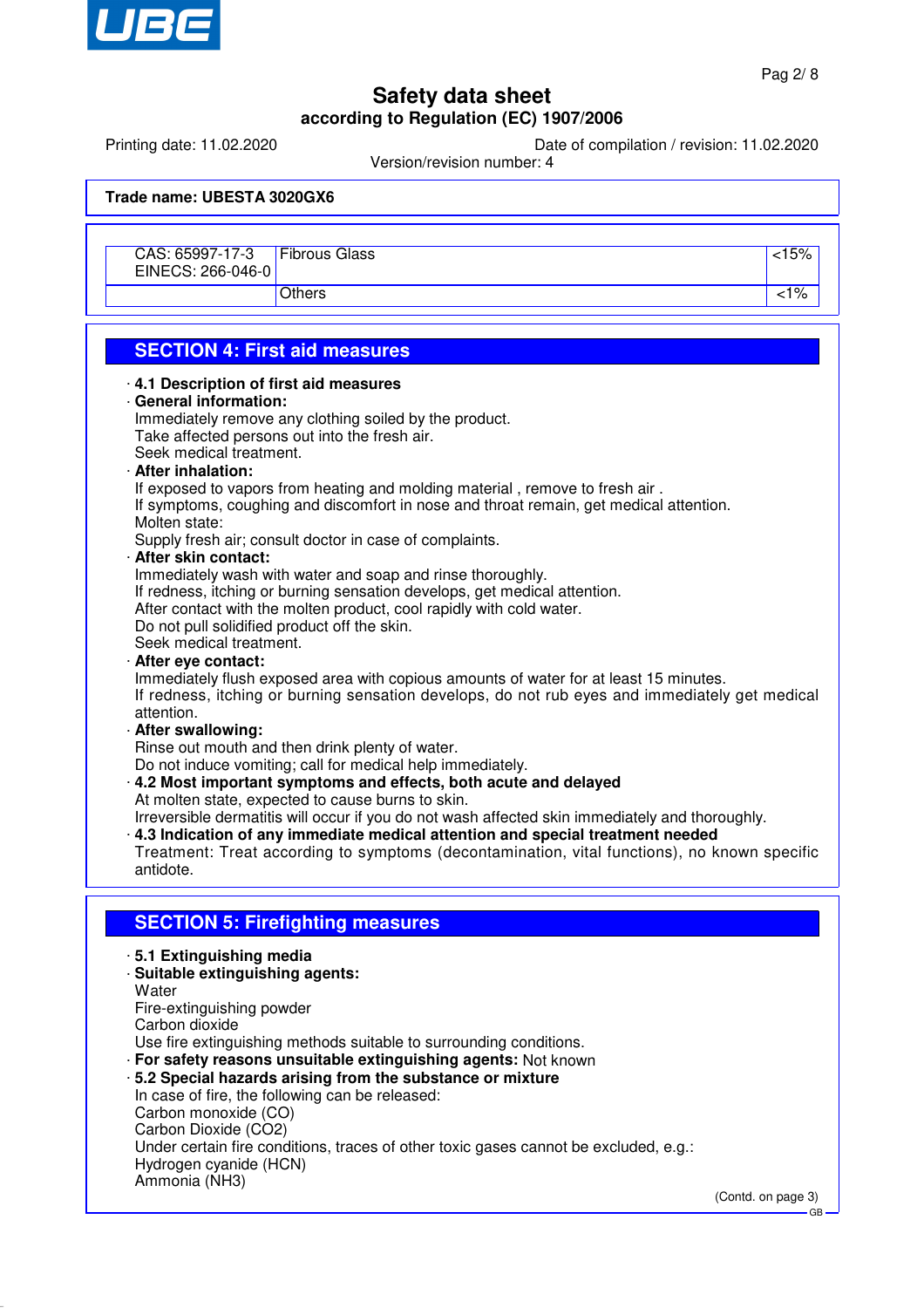

Printing date: 11.02.2020 Date of compilation / revision: 11.02.2020

Version/revision number: 4

**Trade name: UBESTA 3020GX6**

· **5.3 Advice for firefighters**

· **Protective equipment:**

Firefighters should wear appropriate protective equipment Wear self-contained respiratory protective device.

· **Additional information** Cool endangered receptacles with water spray.

### **SECTION 6: Accidental release measures**

· **6.1 Personal precautions, protective equipment and emergency procedures** Stop leak if you can do so without risk Remove combustible materials Ensure adequate ventilation Use personal protective equipment as indicated in paragraph 8 · **6.2 Environmental precautions:** Do not allow to enter sewers/ surface or ground water. · **6.3 Methods and material for containment and cleaning up:** Sweep up to prevent slipping on polymer pellets

Send for recovery or disposal in suitable receptacles.

Dispose contaminated material as waste according to item 13.

· **6.4 Reference to other sections** See Section 7 for information on safe handling. See Section 8 for information on personal protection equipment. See Section 13 for disposal information.

### **SECTION 7: Handling and storage**

· **7.1 Precautions for safe handling** Keep away from foodstuffs, beverages and feed. Do not eat, drink, smoke or sniff while working. Immediately remove all soiled and contaminated clothing Wash hands before breaks and at the end of work. Molten state: Avoid skin contact with the liquefied material. Avoid breathing dust/fume/vapours. · **Information about fire - and explosion protection:** Protect against electrostatic charges. · **7.2 Conditions for safe storage, including any incompatibilities**

- · **Storage:**
- · **Requirements to be met by storerooms and receptacles:** Store in cool, dry conditions in well sealed receptacles.
- · **Information about storage in one common storage facility:** Not required.
- · **Further information about storage conditions:** Protect from heat and direct sunlight.
- · **7.3 Specific end use(s)**
- No further relevant information available. See item 1.2

### \* **SECTION 8: Exposure controls/personal protection**

· **Additional information about design of technical facilities:** Adequate ventilation should be maintained at handing. Additionally, local exhaust ventilation recommended at melting process.

(Contd. on page 4)

GB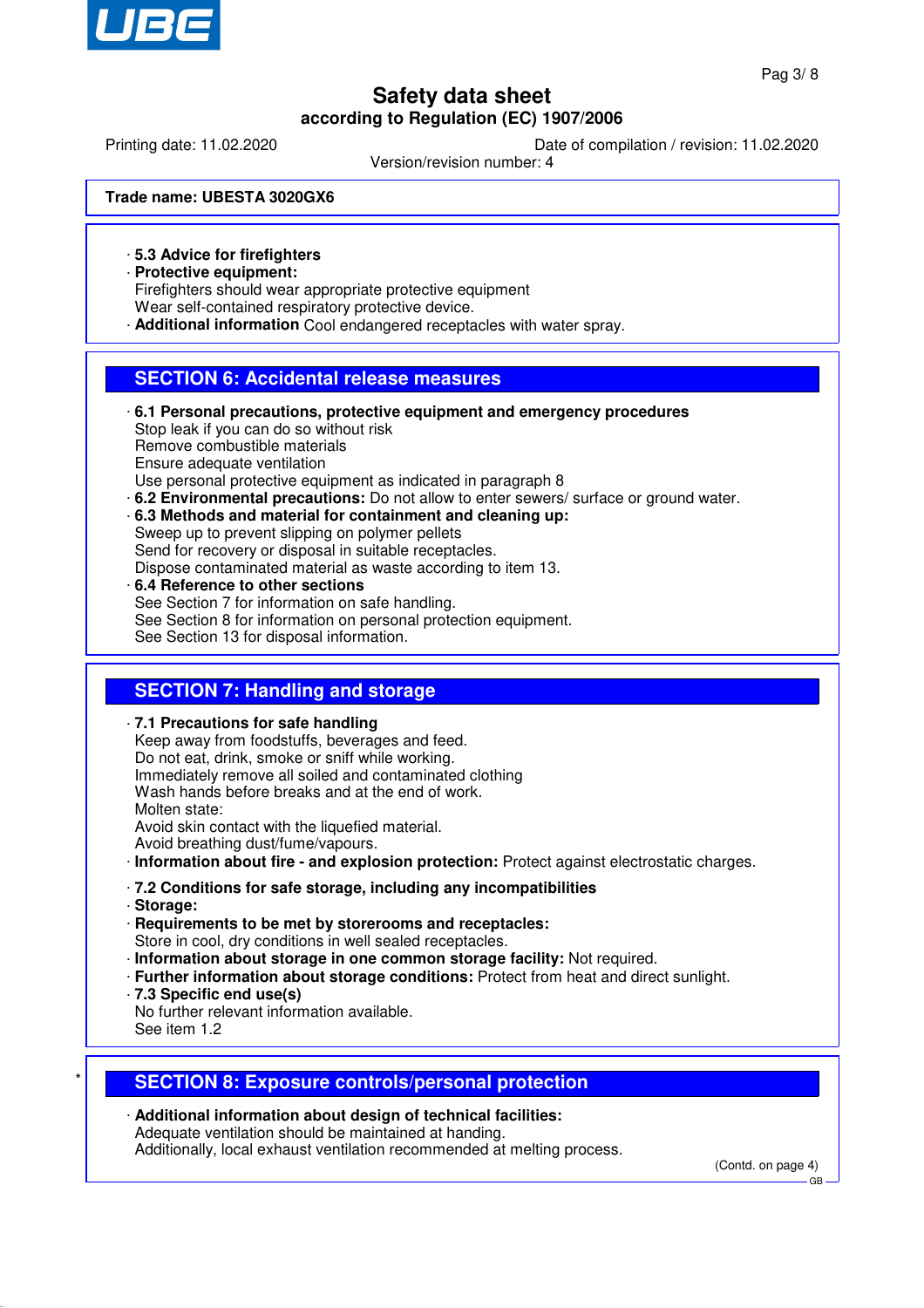

Printing date: 11.02.2020 Date of compilation / revision: 11.02.2020

Version/revision number: 4

| Trade name: UBESTA 3020GX6 |  |  |
|----------------------------|--|--|
|----------------------------|--|--|

|                                                   | · Ingredients with limit values that require monitoring at the workplace:                                                  |
|---------------------------------------------------|----------------------------------------------------------------------------------------------------------------------------|
| 7440-44-0 carbon                                  |                                                                                                                            |
|                                                   | WEL (Great Britain) Long-term value: 10* 4** mg/m <sup>3</sup>                                                             |
|                                                   | *inhalable dust **respirable                                                                                               |
|                                                   | · Additional information: The lists valid during the making were used as basis.                                            |
| 8.2 Exposure controls                             |                                                                                                                            |
|                                                   | . Appropriate engineering controls Ensure good ventilation/exhaustion at the workplace.                                    |
| · Personal protective equipment:                  |                                                                                                                            |
|                                                   | · General protective and hygienic measures:                                                                                |
| · Respiratory protection:                         | The usual precautionary measures are to be adhered to when handling chemicals.                                             |
| Not necessary if room is well-ventilated.         |                                                                                                                            |
|                                                   | Use suitable respiratory protective device in case of insufficient ventilation.                                            |
|                                                   | Wear a respirator conforming to EN140 at least with Type A filter.                                                         |
| · Protection of hands:                            |                                                                                                                            |
| Molten state:                                     |                                                                                                                            |
|                                                   |                                                                                                                            |
| Protective gloves                                 |                                                                                                                            |
|                                                   |                                                                                                                            |
| Heat protection gloves                            |                                                                                                                            |
| Material of gloves Leather gloves                 |                                                                                                                            |
| · Eye protection:                                 |                                                                                                                            |
|                                                   |                                                                                                                            |
| Safety glasses                                    |                                                                                                                            |
|                                                   |                                                                                                                            |
|                                                   |                                                                                                                            |
|                                                   |                                                                                                                            |
|                                                   | Safety goggles should be worn. At treating hot polymer or molten polymer, face shield should be                            |
| recommended.                                      |                                                                                                                            |
|                                                   | · Skin and body protection: Protective work clothing                                                                       |
|                                                   | · Limitation and supervision of exposure into the environment<br>Prevent the material from spreading into the environment. |
|                                                   |                                                                                                                            |
|                                                   |                                                                                                                            |
|                                                   | <b>SECTION 9: Physical and chemical properties</b>                                                                         |
|                                                   | · 9.1 Information on basic physical and chemical properties                                                                |
|                                                   |                                                                                                                            |
|                                                   |                                                                                                                            |
| Form:                                             | <b>Pellets</b>                                                                                                             |
| · General Information<br>· Appearance:<br>Colour: | <b>Black</b>                                                                                                               |
|                                                   | Odourless                                                                                                                  |
|                                                   | Not applicable                                                                                                             |
| Odour:<br>· Odour threshold:<br>pH-value:         | Not applicable.                                                                                                            |
| Change in condition                               |                                                                                                                            |
| Melting point/freezing point:                     | 178±5 °C (PA12)<br>Initial boiling point and boiling range: Not determined for mixture.                                    |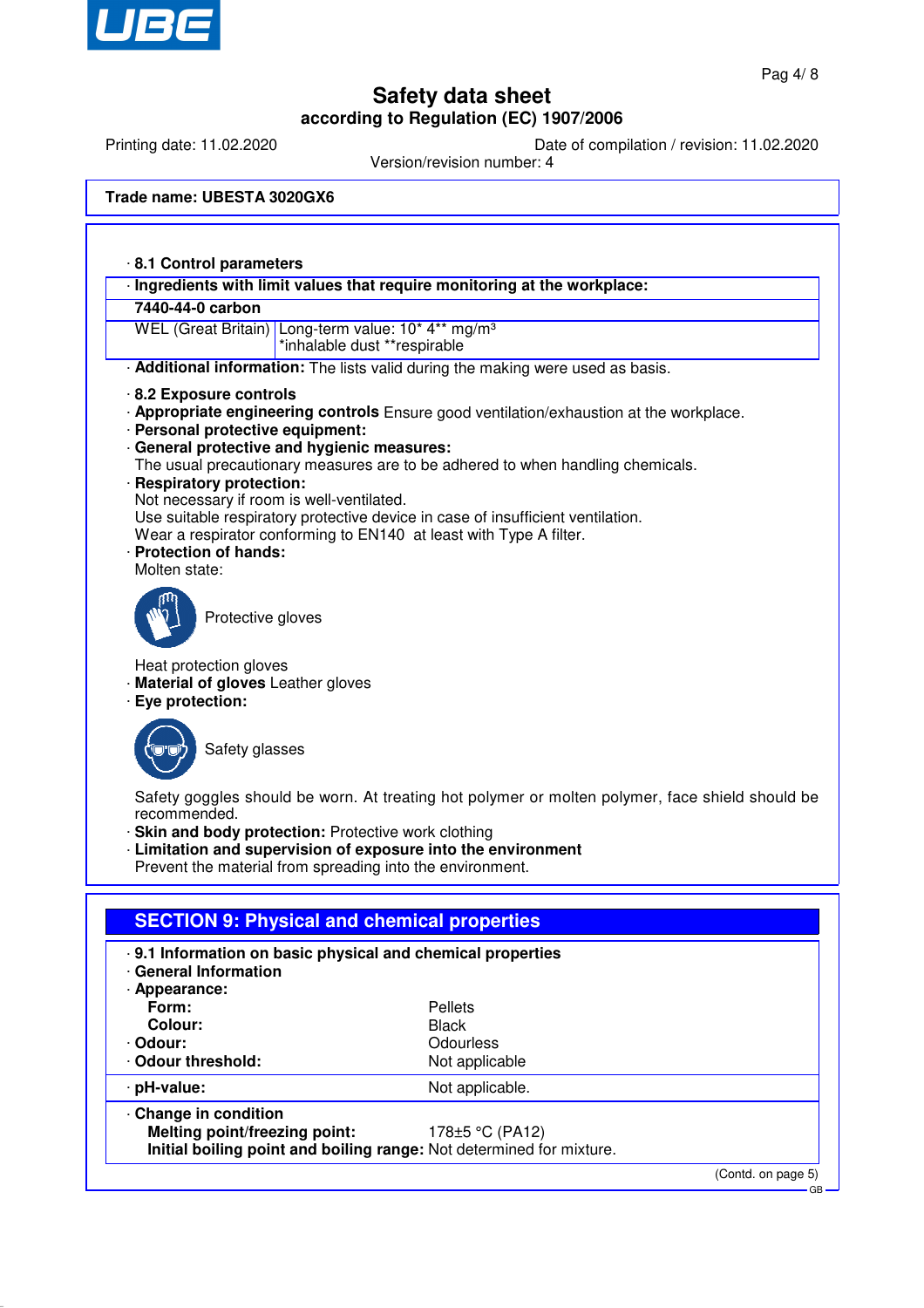

Printing date: 11.02.2020 Date of compilation / revision: 11.02.2020

Version/revision number: 4

**Trade name: UBESTA 3020GX6**

| · Flash point:                                                                            | Not determined for mixture.                                                                                      |
|-------------------------------------------------------------------------------------------|------------------------------------------------------------------------------------------------------------------|
| · Flammability (solid, gas):                                                              | Not determined for mixture.                                                                                      |
| · Ignition temperature                                                                    | Not determined for mixture.                                                                                      |
| · Decomposition temperature:                                                              | Not determined for mixture.                                                                                      |
| · Explosive properties:                                                                   | Product does not present an explosion hazard.                                                                    |
| <b>Explosion limits:</b><br>Lower:<br>Upper:<br>Oxidising properties                      | Not applicable.<br>Not applicable.<br>No oxidising properties                                                    |
| · Vapour pressure:                                                                        | Not applicable for being a solid                                                                                 |
| · Density:<br><b>Relative density</b><br><b>Vapour density</b><br><b>Evaporation rate</b> | 1.01-1.02 (PA12)<br>Not applicable because it is a solid mixture<br>Not applicable because it is a solid mixture |
| · Solubility in / Miscibility with<br>water:                                              | Insoluble.                                                                                                       |
| · Partition coefficient: n-octanol/water:                                                 | Not determined.                                                                                                  |
| · Viscosity:<br>Dynamic:<br>Kinematic:<br>⋅ 9.2 Other information                         | Not applicable.<br>Not applicable because it is a solid mixture<br>No further relevant information available.    |

- **SECTION 10: Stability and reactivity**
- · **10.1 Reactivity** No hazardous reactions if stored and handled as prescribed/indicated.
- · **10.2 Chemical stability** Stable at environment temperature. The product is stable if stored and handled as prescribed/indicated · **Thermal decomposition / conditions to be avoided:** No decomposition if used and stored according to specifications. · **10.3 Possibility of hazardous reactions** No dangerous reactions known. No hazardous reactions if stored and handled as prescribed/indicated. · **10.4 Conditions to avoid** Avoid heat, flames, sparks and other sources of ignition. Avoid high temperature · **10.5 Incompatible materials:** Oxidizing agents, acids, bases and reactive agents. · **10.6 Hazardous decomposition products:** Carbon monoxide Carbon dioxide Hydrogen cyanide (prussic acid) Ammonia

(Contd. on page 6)

GB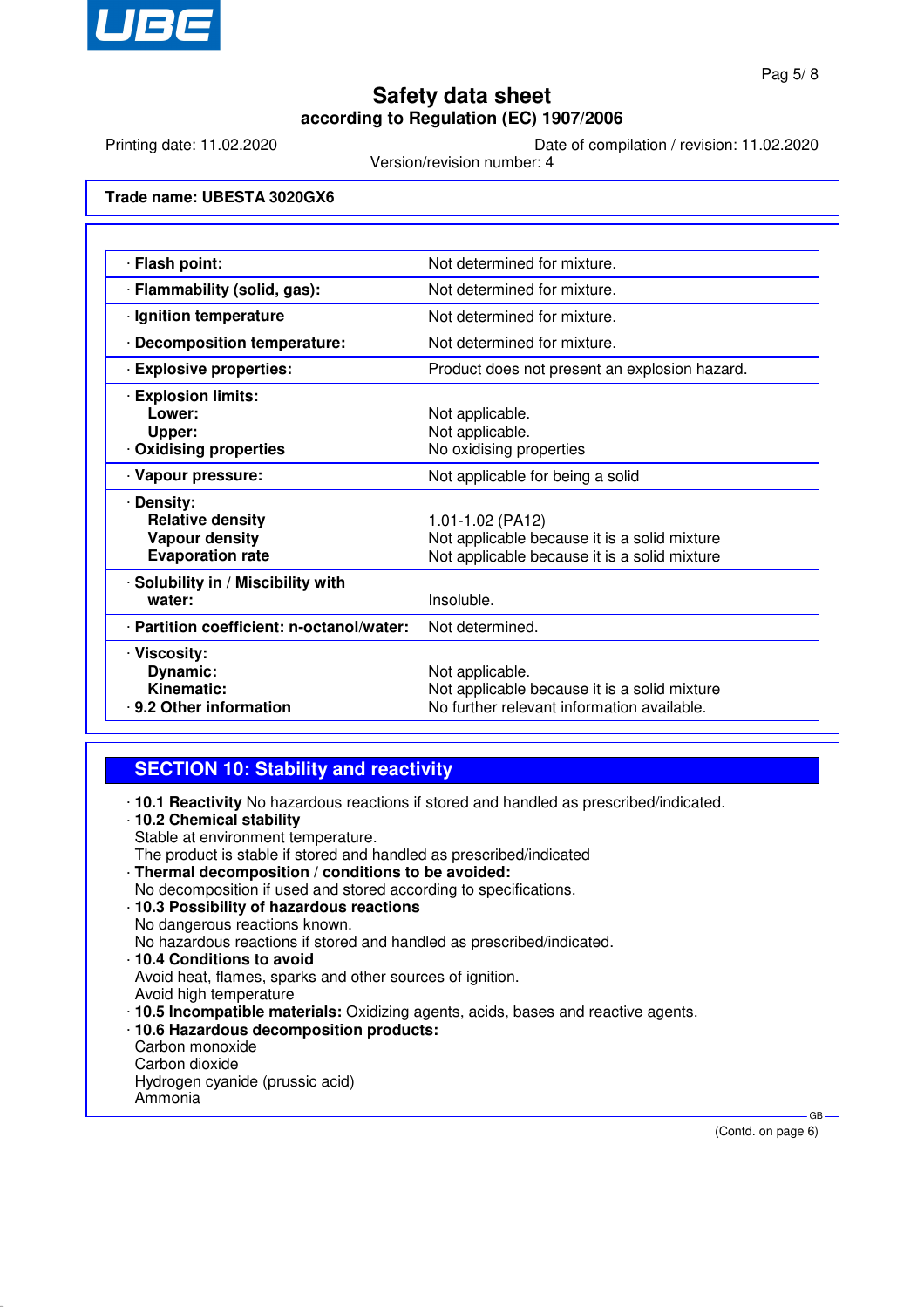

Printing date: 11.02.2020 Date of compilation / revision: 11.02.2020

Version/revision number: 4

**Trade name: UBESTA 3020GX6**

### **SECTION 11: Toxicological information**

- · **11.1 Information on toxicological effects**
- · **Acute toxicity** Based on available data, the classification criteria are not met.
- · **Primary irritant effect:**
- · **Skin corrosion/irritation** Based on available data, the classification criteria are not met.
- · **Serious eye damage/irritation** Based on available data, the classification criteria are not met.
- · **Respiratory or skin sensitisation** Based on available data, the classification criteria are not met.
- · **Other information (about experimental toxicology):**
- Aspiration hazard: No further relevant information available. · **Acute effects (acute toxicity, irritation and corrosivity)**
- STOT-single exposure: Not available
- No further relevant information available.
- · **CMR effects (carcinogenity, mutagenicity and toxicity for reproduction)** Reproductive toxicity: Not classified, based on available data.
- · **Germ cell mutagenicity** Based on available data, the classification criteria are not met.
- · **Carcinogenicity** Based on available data, the classification criteria are not met.
- · **Reproductive toxicity** Based on available data, the classification criteria are not met.
- · **STOT-single exposure** Based on available data, the classification criteria are not met.
- · **STOT-repeated exposure** Based on available data, the classification criteria are not met.
- · **Aspiration hazard** Based on available data, the classification criteria are not met.

#### **SECTION 12: Ecological information**

- · **12.1 Toxicity**
- · **Aquatic toxicity:** No further relevant information available.
- · **12.2 Persistence and degradability** No further relevant information available.
- · **12.3 Bioaccumulative potential** No further relevant information available.
- · **12.4 Mobility in soil** No further relevant information available.
- · **12.5 Results of PBT and vPvB assessment**
- · **PBT:** Not applicable.
- · **vPvB:** Not applicable.
- · **12.6 Other adverse effects** No further relevant information available.

#### **SECTION 13: Disposal considerations**

- · **13.1 Waste treatment methods**
- · **Recommendation**

Chemical residues generally count as special waste

Must not be disposed together with household garbage. Do not allow product to reach sewage system.

Disposal must be made according to official regulations.

- · **Uncleaned packaging:**
- · **Recommendation:**

Packaging may contain residues of the product and should be treated accordingly. Disposal must be made according to official regulations.

(Contd. on page 7)

GB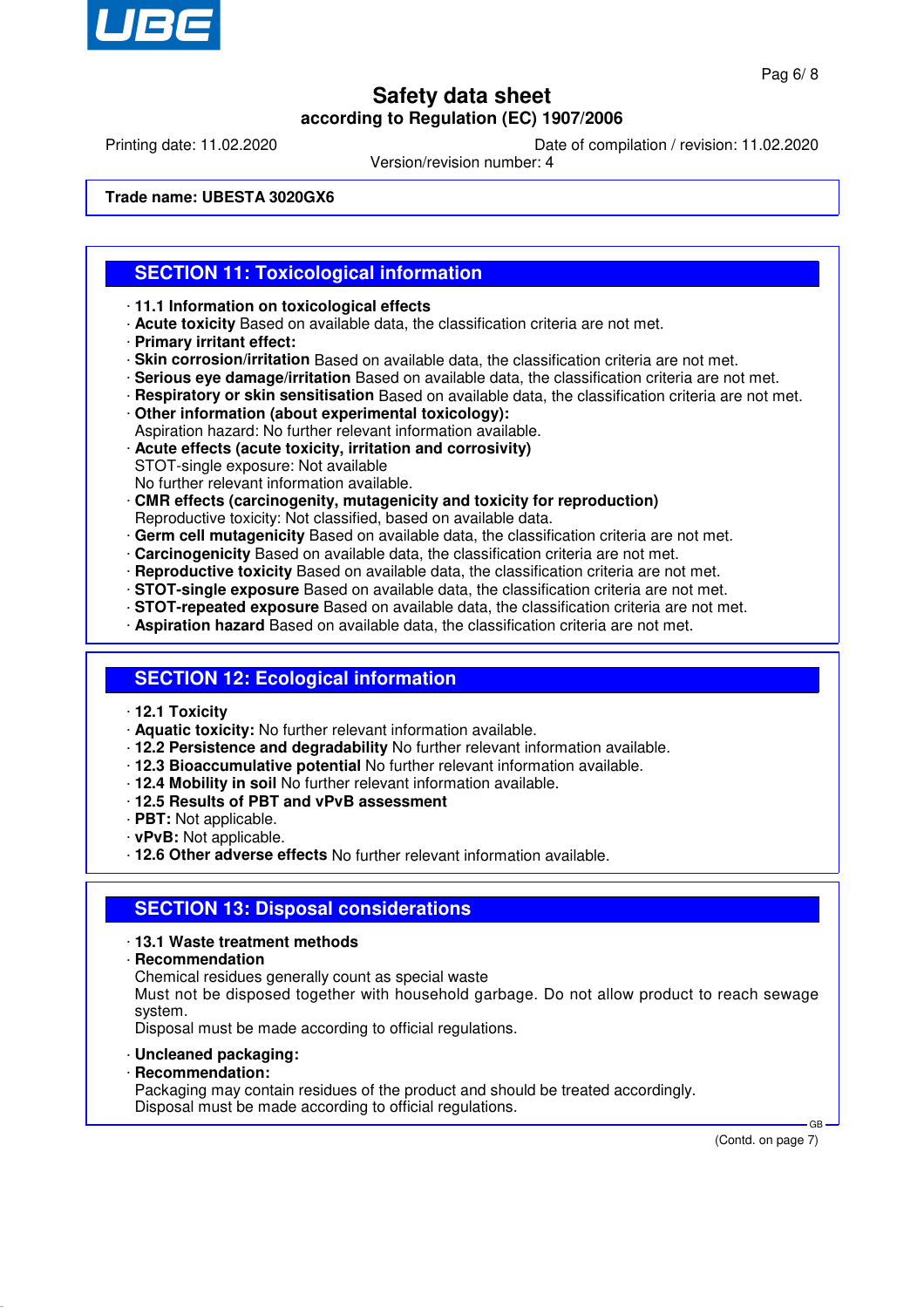

Printing date: 11.02.2020 Date of compilation / revision: 11.02.2020

Version/revision number: 4

**Trade name: UBESTA 3020GX6**

| <b>SECTION 14: Transport information</b>                                   |                                                                |
|----------------------------------------------------------------------------|----------------------------------------------------------------|
| · 14.1 UN-Number                                                           | The substance is not classified under transport<br>regulations |
| · ADR, IMDG, IATA                                                          | Not applicable                                                 |
| 14.2 UN proper shipping name<br>· ADR, IMDG, IATA                          | Not applicable                                                 |
| 14.3 Transport hazard class(es)                                            |                                                                |
| · ADR, ADN, IMDG, IATA<br>· Class                                          | Not applicable                                                 |
| 14.4 Packing group<br>· ADR, IMDG, IATA                                    | Not applicable                                                 |
| 14.5 Environmental hazards:<br>· Marine pollutant:                         | No.                                                            |
| 14.6 Special precautions for user                                          | Not applicable.                                                |
| 14.7 Transport in bulk according to Annex II<br>of Marpol and the IBC Code | Not applicable.                                                |
| UN "Model Regulation":                                                     | Not applicable                                                 |

### **SECTION 15: Regulatory information**

· **15.1 Safety, health and environmental regulations/legislation specific for the substance or mixture**

· **Directive 2012/18/EU**

· **Named dangerous substances - ANNEX I** None of the ingredients is listed.

· **Additional Information:**

This substance/mixture does not legally require an SDS based on Regulation 1907/2006 (REACH). However, this SDS format, is utilized to supply information required according to Article 32 of REACH.

· **15.2 Chemical safety assessment:** A Chemical Safety Assessment has not been carried out.

#### **SECTION 16: Other information**

This information is based on our present knowledge. However, this shall not constitute a guarantee for any specific product features and shall not establish a legally valid contractual relationship.

#### · **Training hints**

Specific training of workers to comply with the requirements specified in the Safety Data Sheet is required.

· **Department issuing SDS:** Product Liability group

#### · **Abbreviations and acronyms:**

ADR: Accord européen sur le transport des marchandises dangereuses par Route (European Agreement concerning the International Carriage of Dangerous Goods by Road) IMDG: International Maritime Code for Dangerous Goods

IATA: International Air Transport Association

GHS: Globally Harmonised System of Classification and Labelling of Chemicals

EINECS: European Inventory of Existing Commercial Chemical Substances

ELINCS: European List of Notified Chemical Substances

CAS: Chemical Abstracts Service (division of the American Chemical Society)

PBT: Persistent, Bioaccumulative and Toxic

(Contd. on page 8)